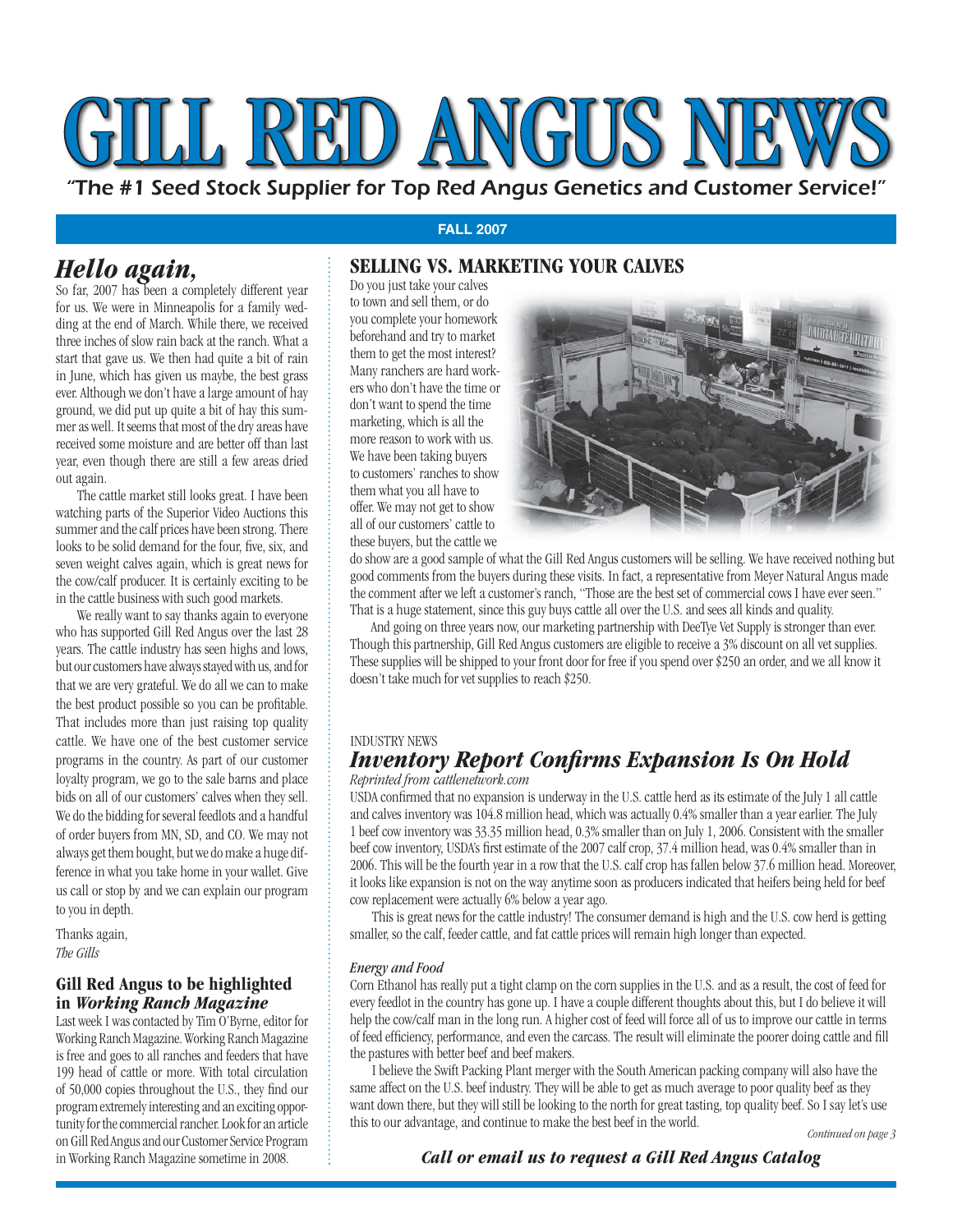# **Two Gill Red Angus Bull Sales November 2007 & February 2008**

After several requests to have a spring sale again to supply some yearling bulls, we decided to respect the wishes of our customers and do just that. We will have our annual fall sale, which is the Monday before Thanksgiving, November 19. In this sale will be 90 head of coming two-year-old virgin bulls and around 140 commercial bred females. Then on the first Tuesday in February, which is February 5th this coming year, we will be selling 60 Fall (18 month old) and Yearling bulls. Around 80% of these bulls will be embryo transplant cattle, so you know the quality will be outstanding. We are also working on getting some customer replacement heifers in this sale as well. Both of these sales will be broadcast live on RFDTV with Superior Livestock.

 So now we will be supplying you with any age of bull you are looking to turn out with your cows, from two year olds to fall born, and yearling bulls. Plus, we'll have bred and open replacement females from some of the top commercial herds in the country. You will be able to get all of your seed stock needs at one supplier. Why go anywhere else?

#### **MONDAY, NOVEMBER 19, 2007**

- 90 Short aged two year old Bulls *Including 10 embryo transplant full brothers*
- 120 Commercial bred heifers
- 20 Commercial young bred cows

#### **TUESDAY, FEBRUARY 5, 2008**

60 Bulls

*Including 20 Fall Born and 40 Spring Born 80% of these bulls are ET calves from some of the top Donor Cows in the country!*



*Sales will be broadcast on RFD-TV with Superior Livestock*

# **The Gill Red Angus Customer Service Program**

 $\ddot{\bullet}$ 

*Your #1 customer service program in the industry!*

 $\blacklozenge$ 

# *Our Cow Herd*

Our cowherd is our livelihood. We must have the best cattle available or you will buy your seed stock from someone who does. So we have spent a lot of time and money getting them the way they are today. One of the best things we have ever done is cut our breeding season down to 45 days. This not only improves our fertility but it improves yours as well. A late calf will only lose you money. Why have a cow that will either be open or calve late due to fertility issues?

 Our cowherd spends its career on native grass in the Grand River Breaks without getting fed hay or grain during the winter. They must be easy fleshing and deep bodied to maintain their condition. They raise a calf year in and year out without any creep feed to help them get by, and they will bring in a calf that is around 50% of their weight at weaning.

 This cowherd climbs the river breaks to eat and goes back down to drink, so their feet and legs must be strong and problem free. They calve by themselves on a section pasture with no night checks. In fact, the only time they get checked is when we ride to them every morning to weigh and tag. Calving troubles are not an issue, nor are poor udders and big teats. Since we calve this way, we do not have the time or the facilities to handle problem cows. We eliminate these problems by culling any problem cows and selecting bulls that come from good uddered, strong footed, and easy keeping bulls and females.

 These cows then have sons and daughters that are either kept to make a bull or a replacement heifer. Either way, they will be entering someone's program - yours or ours. So every bull you purchase from us is built to improve your herd. We then purchase calves back from you and find out how they perform and grade. This allows us the insight to make informed decisions on how to keep improving on that end of the business as well.

 Most seed stock producers do all they can to improve their cattle, but only by using an EPD or visual. We make all of our breeding decisions using a combination of our eye, our performance records, feedlot and carcass information, and EPDs. Our decisions are never made on only one trait. They must all shine strong or we simply are not interested.

 We feel that we are as tough on our cowherd as any other in the business. If you are looking to improve your cowherd, give us a try.

# *Hear what happy customers have to say about Gill Red Angus...*

Here at Gill Red Angus we pretty much do our own thing when it comes to the genetics we use. There are some very popular bulls being used right now in the industry, but we don't think they are good enough for our program and therefore have not used most of them. In not using the 'popular' bloodlines, we may have lost some possible customers. It would be real easy to give in and use some of these bloodlines, but we feel we are ahead of the rest by following our own selection criteria.

 Maybe this is why we have been lucky enough to sell our cattle into 21 states and Canada. We have been getting several reports from these customers that are very positive. Here are some quotes we have received over the last 2 years:

*An excellent rancher and good bull customer from California made the statement to one of*  our buyer representatives that "I cannot find bulls out here that are this good."

Another top rancher and bull customer from Utah purchased bulls for the first time last fall *over Superior. He summers his cows up in the mountains and he told me on the phone, "I am tickled to death with the bulls I got from you guys and I plan on coming to your sale this fall. I have shown several neighbors your bulls and they all like them, too."* 

*Another gentleman from Missouri has called us several times and told us, "I love the bull I got from you last fall, and I plan on coming this fall to get some commercial bred heifers."* 

*A real good friend and a purebred customer from Georgia told me this summer, "I would really like to get some more embryos or a donor cow from you guys. You have a great set of cows."* 

It is always nice get this kind of feedback. It keeps us wanting to raise the best product we possibly can. I invite you to join these good ranchers and check out our program. I am sure you won't be disappointed.

# *Gill Red Angus (VAC) Vaccination Recommendations*

Vaccinate your calves prior to weaning to the following

4-way 7-way Pasteurella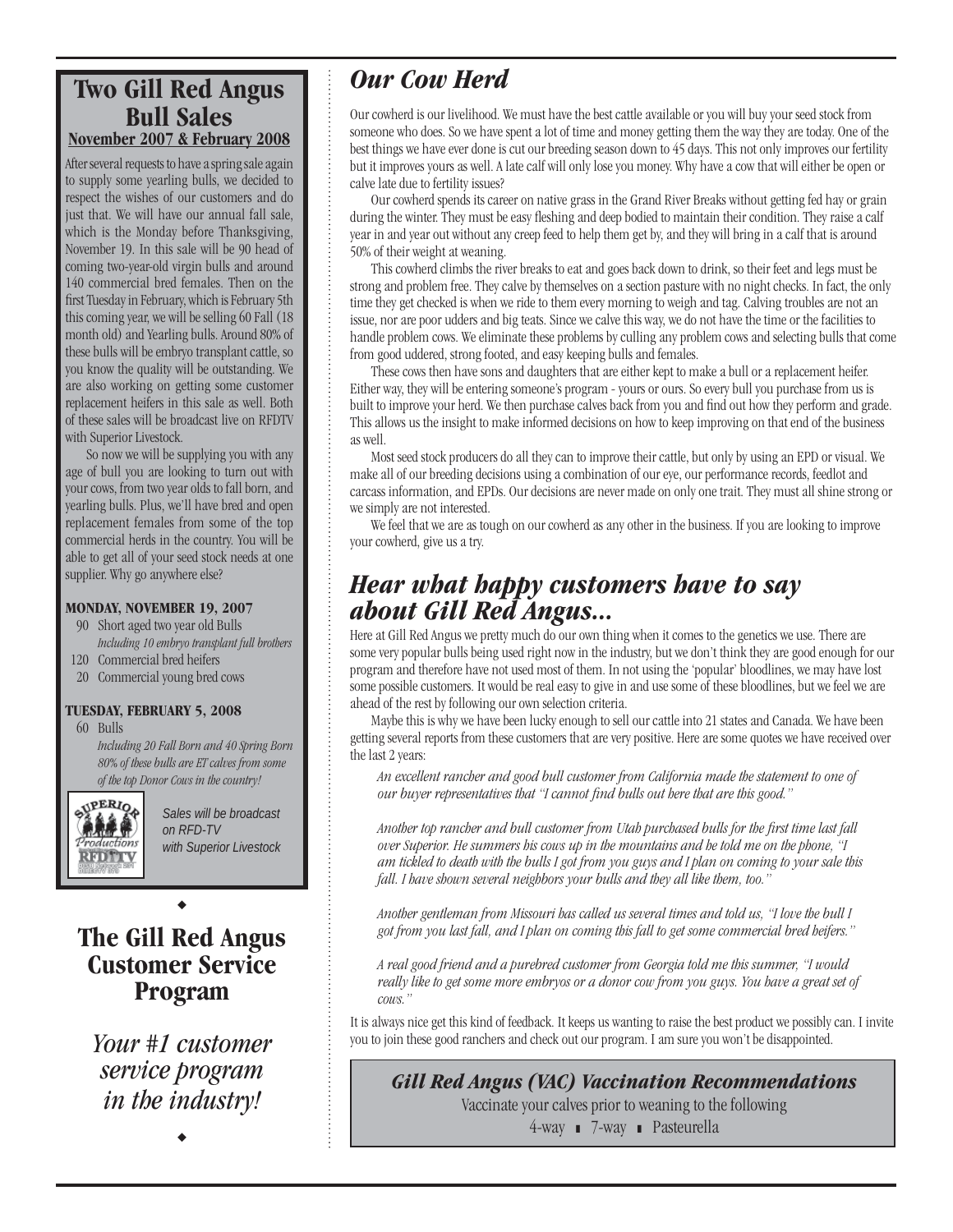# **What Are You Doing to Secure Your Future in the Ranch Business?**

There are several things you can do to help your ranch succeed and move forward. Here are some ideas that we recommend.

#### *First is quality...*

As I have already stated, you need to have top quality animals and supply the calf buyers with what they want. The feedlots are the cow/calf producer's only customer and we NEED to make a product that they want. Would you buy a Nissan pickup to pull your horse trailer just because that is all your local dealer sells? No, you would go out and shop until you found just the right type of vehicle for the job. Calf buyers do the same thing and will do so even more now with higher feed costs and cheap foreign beef.

*Over the last few years, we have placed several thousand head of calves and feeder cattle from our customers into feedlots all over the Midwest.*

#### *Second is aligning yourself with the right providers...*

We believe that the entire beef industry would be a lot farther ahead if all segments of the industry would work together. Wouldn't it be nice if your bull supplier would do more than just sell you bulls? How often do you hear from your bull supplier after you write the check? Most suppliers do not take the time or resources to do the "aftermarket" work. But here at Gill Red Angus, we do. We take pride in helping out our customers as much as possible. We try to visit with all the buyers over the summer and we also send



"We are here for YOU!"

out these newsletters. But it doesn't end there. We are also there to bid on your calves, and we do a lot of ranch visits. In addition, we put together feedlot and carcass data on the calves we buy and bring that back to you to help you improve your product. Plus, we give possible buyers, feeders, and the sale barn that same data to help get your next group of calves sold as high as possible.

 Over the last few years, we have placed several thousand head of calves and feeder cattle from our customers into feedlots all over the Midwest. We now have the information necessary to tell calf buyers how our customers' cattle do, and we use it to attract more buyers. We started this season off right - our first customer sold on Superior in July. Although we didn't get his steers bought ourselves, we lined up another buyer and he placed them in a feedlot in MN. Decatur County Feeders and Gill Red Angus were also contending bidders on his heifers. They would have sold for quite a bit less if we would not have done our homework for him. Congrats on a good day, Franklyn.

#### *Third, use an RFID Tag and understand MCOOL (Mandatory Country of Origin Labeling)...*

Whether you and I agree with it or not, MCOOL will be reality in the near future. We need to be aware of the rules and what we'll need to do.

 I was recently listening to a livestock consultant and he made the statement that 75% of the feedlots that he works with will only buy cattle that are able to be sourced and aged. They may not be giving big premiums but he said that it will be like the guys who are not giving any pre-weaning shots. The cattle will be discounted in a pretty big way. You can get several different kinds, but the National Red Angus Association has one of their own that is approved by the USDA. You may want to check it out.

# **Give Us a Call When You Decide to Sell**

*(Before your calves are on the truck.)*

We are excited when you call and let us know when and where you are selling. When you do, we will be there with a bid to help you get top dollar for your calves. But we need some time, preferably at least a week notice. After you call us and we find out what sex they are, how many, what weights, and where you will be selling, we then need to get on the phone to round up some bids for you. This usually takes a few days before the feedlots decide if they need cattle this week, how much the trucking will be and how high they can bid. So please give us some time, so we can visit with all of our contacts and do our best to help you out. The call we get saying "my calves are on the truck and selling tomorrow" just does not work. So please let us know in advance.

#### *Inventory Report... continued from page 1*

In addition to the corn and ethanol subject constantly in the news, the Wall Street Journal reports; "Conoco and Tyson agree to use animal fat to make diesel fuel." This diesel will be made by Conoco in oil refineries that already exist, and they will use a similar process to what they already use to make fuel. This fuel will come out of the refinery as a part of regular diesel fuel and will be distributed through the already existing pipelines and sold as regular diesel fuel. There are plans to start production this year so they can produce 175 millions gallons of renewable diesel annually. Tyson Foods produces about 300 million gallons of beef, pork, and chicken fat each year. About 58% of this fat will be made into diesel. Tyson officials say the fat from steers (1 barrel of fat) will produce about one barrel of renewable diesel fuel. Just think how much fuel will be made when the other major packing plants and refining companies jump on this wagon. This will be a huge deal for the beef industry. I don't know how much it will increase our bottom dollar, but it should certainly help. This sounds a lot better to me than buying foreign fuels. Just think, ranchers and farmers will be providing the U.S. consumer two of the products that are in highest demand, fuel and the safest, best tasting beef in the world.

*Be sure to check out our website www.gillredangus.com for the lastest information, photos and semen catalog.*

 $\blacklozenge$ 

 $\blacklozenge$ 

# **How our customers' cattle**

#### **did this year...**

Here are a few results from some of our customers cattle that we purchased and fed out at Samson-Inc Feedlot. They did real well for us again, especially since the national average for choice or better is only 57%. Check out how well they did.

| <b>Bickle Ranch</b>     | <b>Travis Johnson</b>   |
|-------------------------|-------------------------|
| Kill Weight - 1341 lbs. | Kill Weight - 1347 lbs. |
| Prime - $1\%$           | Choice 74 %             |
| Choice - 78%            | Select - $26%$          |
| Select - $21%$          | Choice or higher 74%    |
| Choice or Higher 79%    |                         |

**Prince & Sons** Prime - 9.5% Choice - 84.5% Select - 5% Choice or higher 94%

Dan Anderson, who is also a customer of ours, entered the Perkins County Carcass Contest. He took first and second place with a couple steers out of a bull purchased from us. Congradulations Dan!